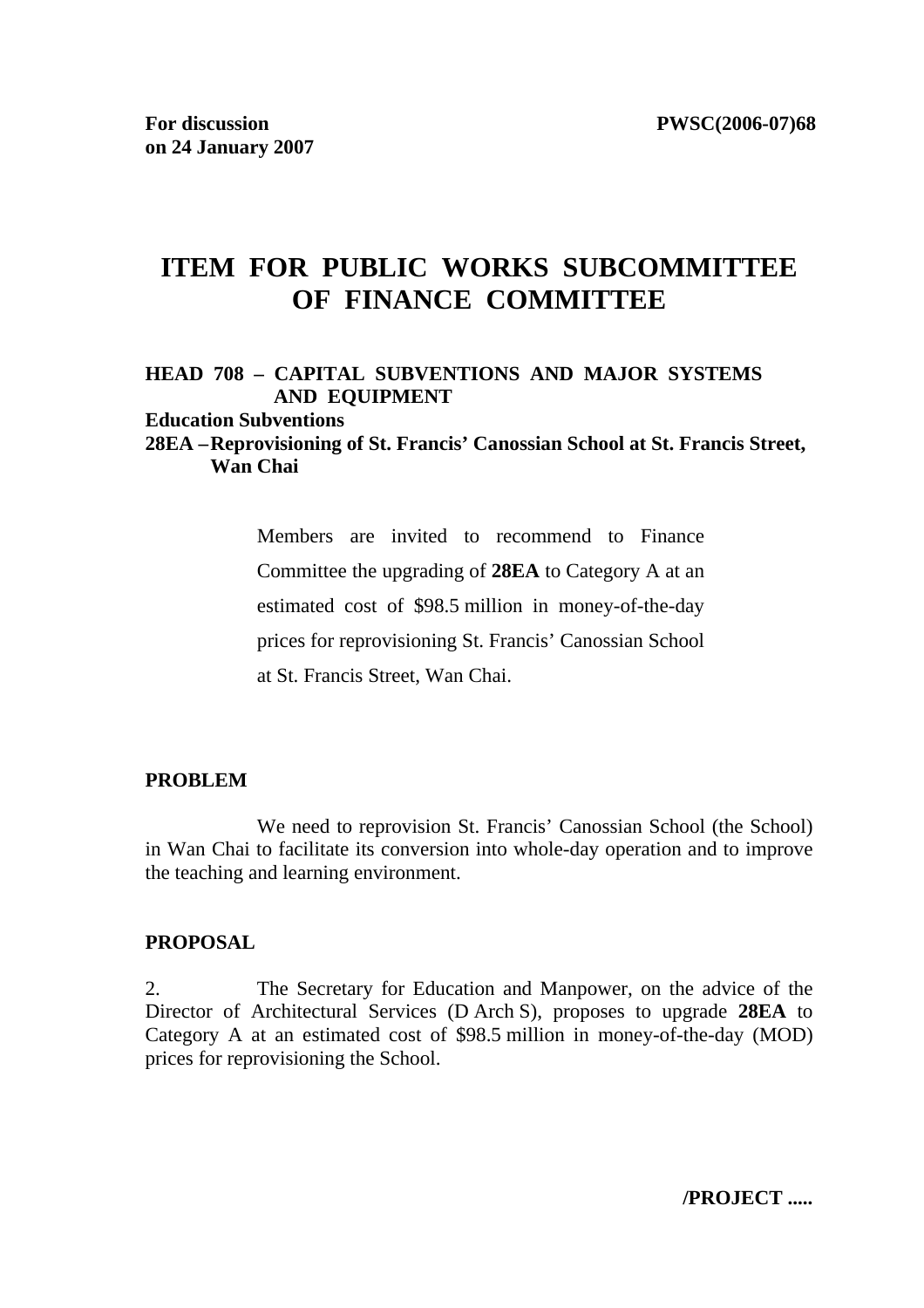## **PROJECT SCOPE AND NATURE**

3. The project scope comprises the renovation of two existing interconnected premises owned by the school sponsoring body at St. Francis Street (two premises)<sup>1</sup> and the construction of a new extension block for reprovisioning the School now operating in the vicinity, with the following facilities –

- (a) 24 classrooms;
- (b) six special rooms including a music room, a visual arts room, a general studies room, a computer-assisted learning room, a multi-purpose room and a language room;
- (c) four small group teaching rooms;
- (d) a guidance activity room;
- (e) a staff room and a staff common room;
- (f) a library;
- (g) a conference room;
- (h) two interview rooms;
- (i) a student activity centre;
- (j) two multi-purpose areas;
- (k) an assembly hall (which can also be used for a wide range of physical activities such as badminton, gymnastics and table tennis);
- (l) a rooftop basketball court;
- (m) a 60-metre running track;

1

 $/(n)$  .....

The two premises belong to the school sponsoring body. One of the two premises was once leased to another school sponsoring body for the operation of Caritas Magdalene School. The lease expired in August 2005 and Caritas Magdalene School has been relocated. The other premises has also been leased to that school sponsoring body for the operation of Caritas Lok Kan School and the lease term will end in August 2007. Caritas Lok Kan School will be relocated then.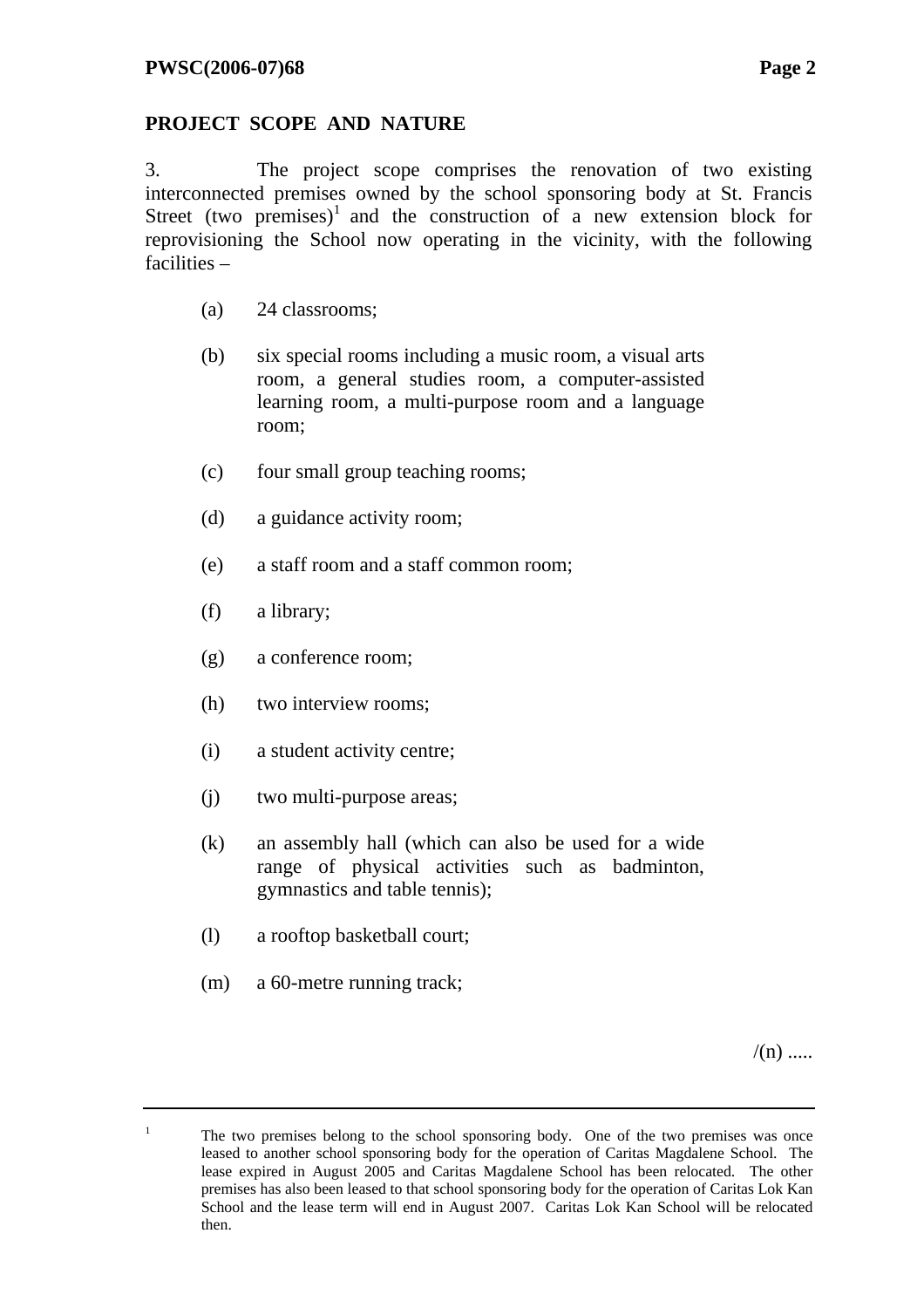- (n) a green corner<sup>2</sup>; and
	- (o) other ancillary accommodation, including two lifts and relevant facilities for the handicapped.

The project will meet the planning target of providing two square metres  $(m<sup>2</sup>)$  of open space per student. A site plan is at Enclosure 1 and views of the proposed school (artist's impression) are at Enclosure 2. The project will be implemented in two phases. Phase one comprises the renovation of one of the two premises. Phase two comprises the renovation of the other existing premises, which will only be available when Caritas Lok Kan School currently operating in the premises is relocated in August 2007, and the construction of the new extension block. The school sponsor plans to start phase one of the project in February 2007 for completion in August 2007, and start phase two of the project in September 2007 for completion in May 2009.

### **JUSTIFICATION**

4. It is the Government's policy to implement whole-day primary schooling for virtually all primary school students by the 2007/08 school year. In the 2006/07 school year, about 90% of primary school places are in whole-day mode. The School is a 12-classroom bi-sessional primary school with an enrolment rate of 100% in the 2006/07 school year. It will need to operate from a 24-classroom premises if it is to turn whole-day under the same class structure.

5. Separately, the existing premises of the School, built in 1960s on a small site area of 2 600 m<sup>2</sup>, falls short of the current standard. Certain essential facilities for effective teaching and learning, such as multi-purpose room, library and assembly hall, are lacking. The lack of open space provision also falls short of the latest planning standard. The School was not included under the School Improvement Programme<sup>3</sup> since improvement works were not feasible due to site constraints. Coupled with the need for the School to switch to whole-day operation, reprovisioning is considered to be the most cost-effective way to provide a quality teaching and learning environment for the teachers and students of the School. It is also more cost-effective to make use of the two premises owned by the school sponsor at St. Francis Street for reprovisioning the School.

/6. .....

2 A green corner is a designated area inside the campus to enable students to develop an interest in horticulture and the natural environment. The green corner may include a greenhouse, a weather station and planting beds.

<sup>3</sup> The School Improvement Programme involves some 740 existing schools to provide additional space and upgrade facilities to support teaching and learning.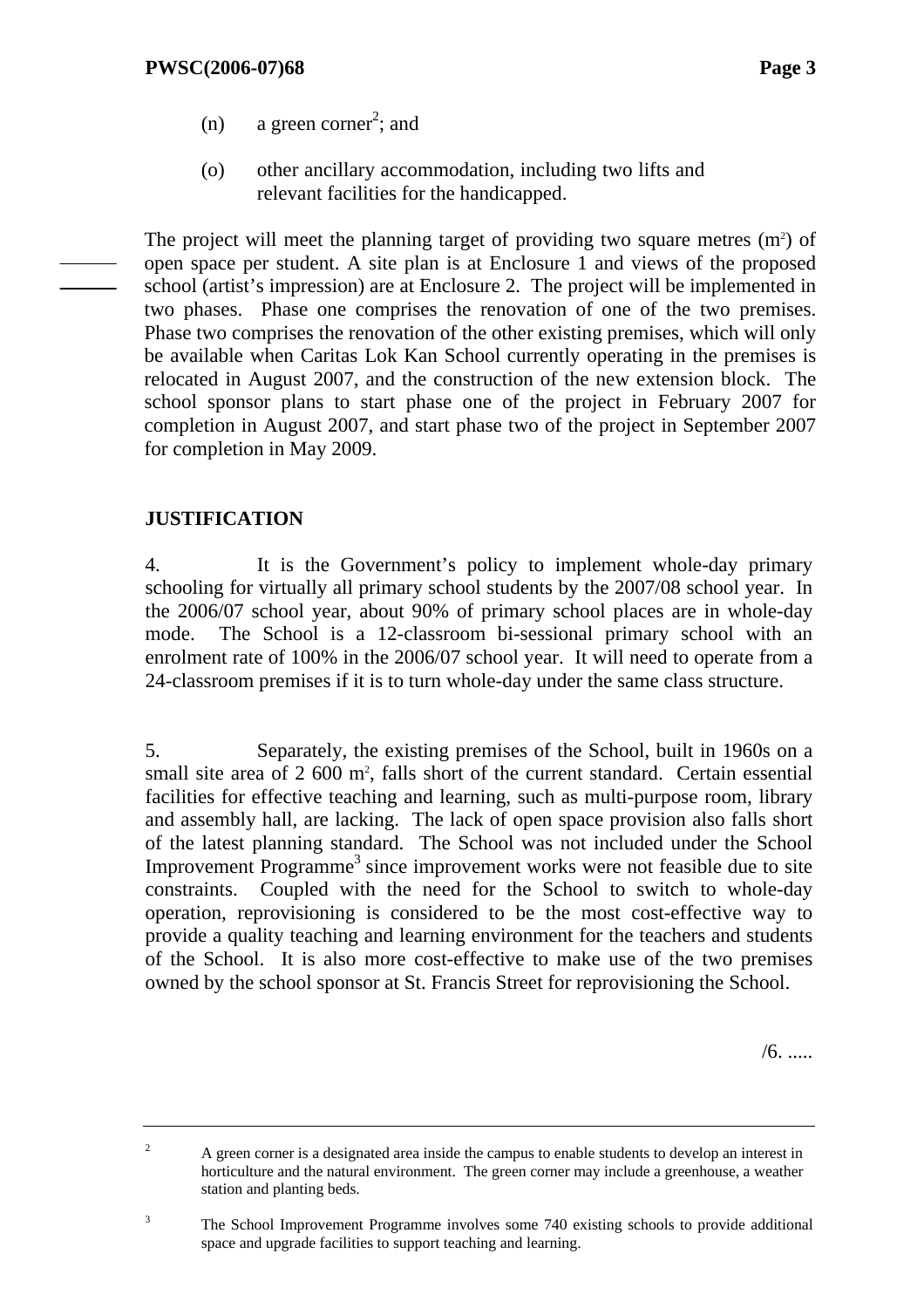4

6. Since the project involves the reprovisioning of an existing school with the number of operating classes unchanged, it will not affect the overall supply of primary school places as well as the supply in the Wan Chai District.

# **FINANCIAL IMPLICATIONS**

7. The school sponsor estimates the capital cost of the project to be \$98.5 million in MOD prices (see paragraph 8 below). D Arch S has examined and endorsed the cost estimate, made up as follows –

|     |                                   |     | \$ million |                        |
|-----|-----------------------------------|-----|------------|------------------------|
| (a) | Demolition                        |     | 2.7        |                        |
| (b) | Slope improvement                 |     | 0.8        |                        |
| (c) | Piling                            |     | 5.1        |                        |
| (d) | <b>Building</b>                   |     | 46.9       |                        |
| (e) | <b>Building services</b>          |     | 16.2       |                        |
| (f) | Drainage                          |     | 1.8        |                        |
| (g) | <b>External works</b>             |     | 7.5        |                        |
| (h) | Consultants' fees for -           |     | 3.2        |                        |
|     | Contract administration<br>(i)    | 1.6 |            |                        |
|     | (ii) Site supervision             | 1.2 |            |                        |
|     | (iii) Out-of-pocket expenses      | 0.4 |            |                        |
| (i) | Furniture and equipment $(F&E)^4$ |     | 3.2        |                        |
| (j) | Contingencies                     |     | 8.7        |                        |
|     | Sub-total                         |     | 96.1       | (in Sept 06<br>prices) |

**/\$ million .....**

 Based on the standard furniture and equipment reference list prepared by the Education and Manpower Bureau for a new 24-classroom primary school adopting the standard schedule of accommodation.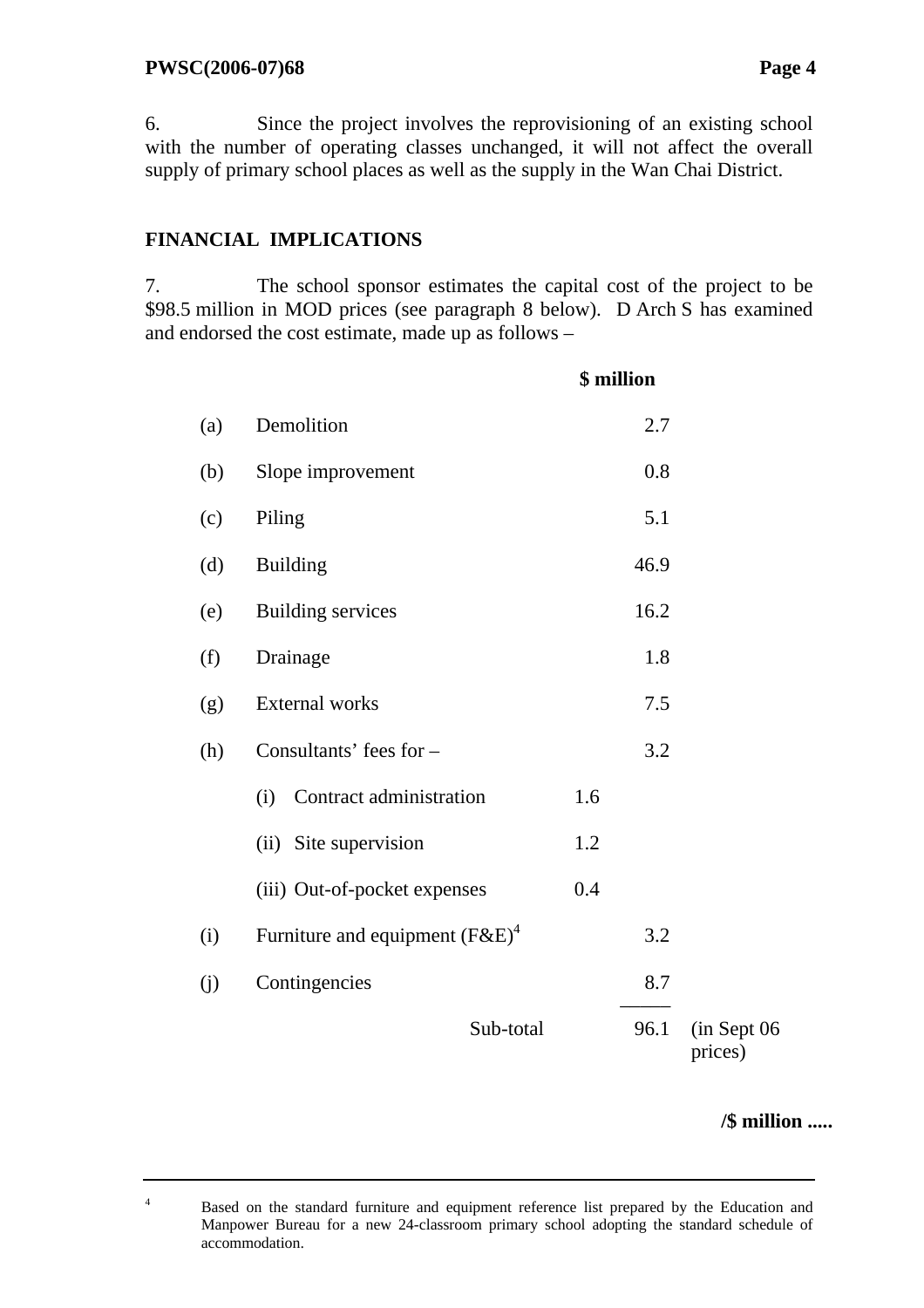### **\$ million**

| (k) | Provisions for price adjustment | 2.4 |                      |
|-----|---------------------------------|-----|----------------------|
|     | Total                           |     | 98.5 (in MOD prices) |

The school sponsor proposes to engage consultants to undertake contract administration and site supervision of the project. A detailed breakdown of the estimate for consultants' fees by man-months is at Enclosure 3. The construction floor area (CFA) of the new school under **28EA** is about 10 057 m<sup>2</sup>. The estimated construction unit cost for the new extension block and renovation works, represented by the building and building services costs, is  $$6,274$  per m<sup>2</sup> of CFA in September 2006 prices. D Arch S considers this comparable to similar school projects built by the Government. A comparison of the reference cost for a 24 classroom primary school based on an uncomplicated site with no unusual environmental or geotechnical constraints with the estimated cost of **28EA** is at Enclosure 4.

8. Subject to approval, the school sponsor will phase the expenditure as follows –

| Year        | \$ million<br>(Sept 2006) | <b>Price</b><br>adjustment<br>factor | \$ million<br>(MOD) |
|-------------|---------------------------|--------------------------------------|---------------------|
| $2007 - 08$ | 32.3                      | 1.01250                              | 32.7                |
| $2008 - 09$ | 48.5                      | 1.02769                              | 49.8                |
| $2009 - 10$ | 13.5                      | 1.04310                              | 14.1                |
| $2010 - 11$ | 1.8                       | 1.05875                              | 1.9                 |
|             | 96.1                      |                                      | 98.5                |

9. We have derived the MOD estimate on the basis of the Government's latest forecast of trend rate of change in the prices of public sector building and construction output for the period 2007 to 2011. The school sponsor will deliver the two phases of the project through two separate fixed-price lumpsum contracts because the school sponsor can clearly define the scope of works in advance. The contracts will not provide for price adjustment because the contract period will not exceed 21 months each.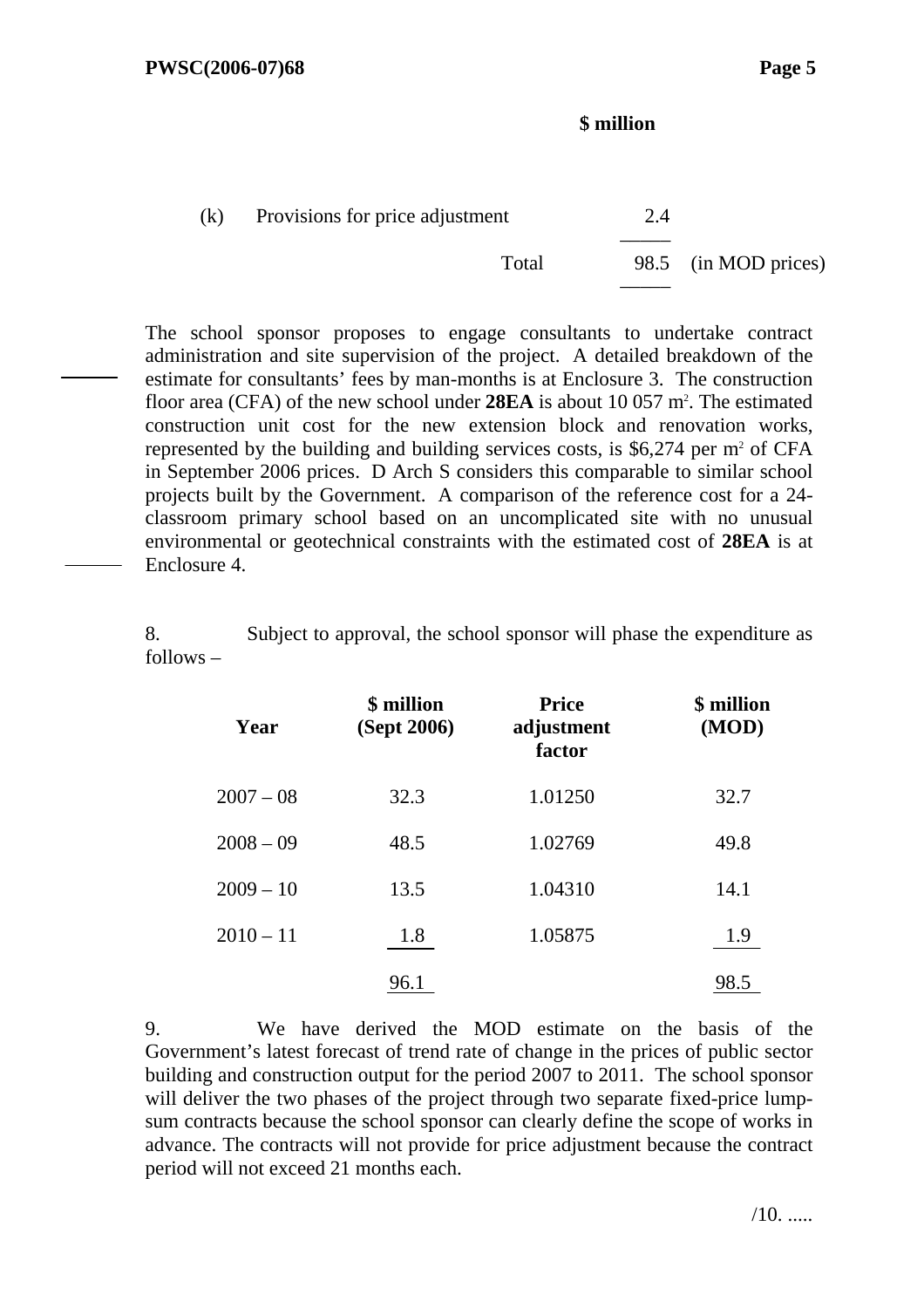10. The cost of F&E, estimated to be \$3.2 million, will be borne by the Government. This is in line with the existing policy.

11. The annual recurrent expenditure of the School was \$19.0 million in the 2005/06 school year. Upon reprovisioning of the School, the annual recurrent expenditure is estimated to be \$20.2 million, with the difference being largely attributable to the increase in price level.

# **PUBLIC CONSULTATION**

12. We consulted the Wan Chai District Council on **28EA** on 21 November 2006. Members of the District Council supported the project.

13. We consulted the Legislative Council Panel on Education on 24 October 2005 on our review of projects under planning in the School Building Programme. The Panel supported our recommendation to proceed with six projects for redevelopment and reprovisioning purposes, including **28EA**.

### **ENVIRONMENTAL IMPLICATIONS**

14. The school sponsor completed the Preliminary Environmental Review (PER) for **28EA** in October 2006. According to the PER, the predicted road traffic noise levels at all noise sensitive rooms would not exceed the Hong Kong Planning Standards and Guidelines criterion of 65dB(A). Noise mitigation measures in the form of insulated windows and air-conditioning would not be required for the School.

15. During construction, the school sponsor will control noise, dust and site run-off nuisances to within established standard and guidelines through the implementation of mitigation measures in the relevant contracts. These include the use of silencers, mufflers, acoustic lining or shields for noisy construction activities, frequent cleaning and watering of the sites, and the provision of wheel-washing facilities.

16. At the planning and design stages, the school sponsor has considered measures to reduce the generation of construction and demolition (C&D) materials. The school sponsor will require its contractor to reuse inert C&D materials (e.g. excavated soil) on site or in other suitable construction sites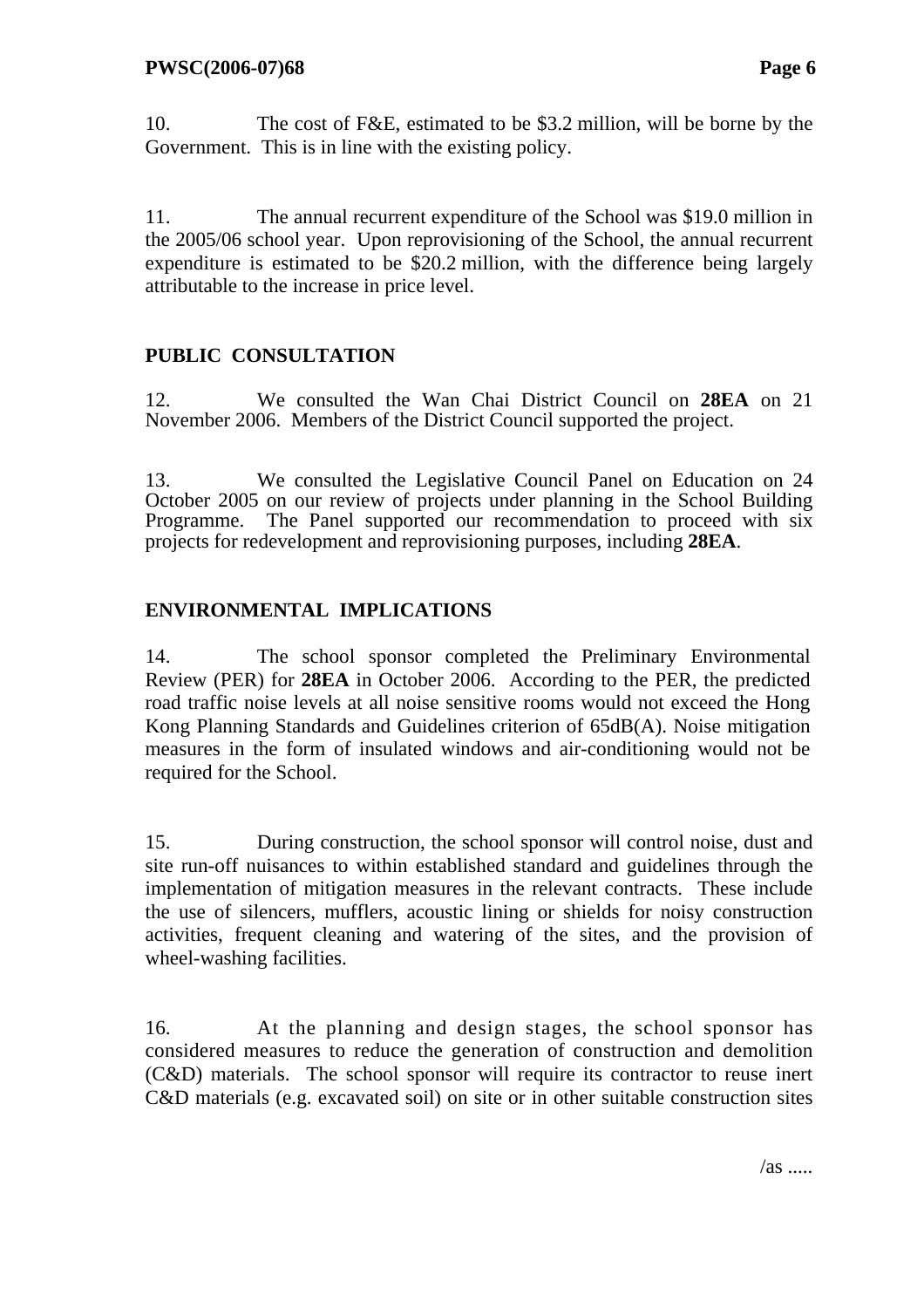as far as possible, in order to minimize the disposal of C&D materials to public fill reception facilities<sup>5</sup>. In addition, the school sponsor will encourage its contractor to maximize the use of recycled or recyclable C&D materials, such as metal site hoardings and signboards, as well as the use of non-timber formwork to further minimize the generation of construction waste.

17. The school sponsor will require the contractor to submit a waste management plan (WMP) for approval. The WMP will include appropriate mitigation measures to avoid, reduce, reuse and recycle C&D materials. It will ensure that the day-to-day operations on site comply with the approved WMP. It will control the disposal of public fill, C&D materials and C&D waste to public fill reception facilities, sorting facilities<sup>5</sup> and landfills respectively through a tripticket system. It will require the contractor to separate public fill from C&D waste for disposal at appropriate facilities. It will record the disposal, reuse and recycling of C&D materials for monitoring purposes.

18. The school sponsor estimates that the project will generate about 6 500 tonnes of C&D materials. Of these, it will reuse about 800 tonnes (12.3%) on site, deliver 4 300 tonnes (66.2%) to public fill reception facilities for subsequent reuse, and 500 tonnes (7.7%) to sorting facilities in order to retrieve the inert portion for reuse as public fill. In addition, it will dispose of 900 tonnes (13.8%) at landfills. The total cost for accommodating C&D materials at public fill reception facilities and landfill sites, together with the cost for handling the materials at sorting facilities is estimated to be \$278,600 for this project (based on a unit cost of \$27/tonne for disposal at public fill reception facilities, \$100/tonne at sorting facilities and  $$125/tonne<sup>6</sup>$  at landfills.)

# **LAND ACQUISITION**

19. The project does not require any land acquisition.

### /**BACKGROUND** .....

5 Sorting facilities and public fill reception facilities are specified in Schedule 3 and Schedule 4 respectively of the Waste Disposal (Charges for Disposal of Construction Waste) Regulation. Disposal of public fill in public fill reception facilities requires a license issued by the Director of Civil Engineering and Development.

<sup>6</sup> This estimate has taken into account the cost for developing, operating and restoring the landfills after they are filled and the aftercare required. It does not include the land opportunity cost for existing landfill sites (which is estimated at  $\frac{90}{m^3}$ ), nor the cost to provide new landfills (which is likely to be more expensive), when the existing ones are filled.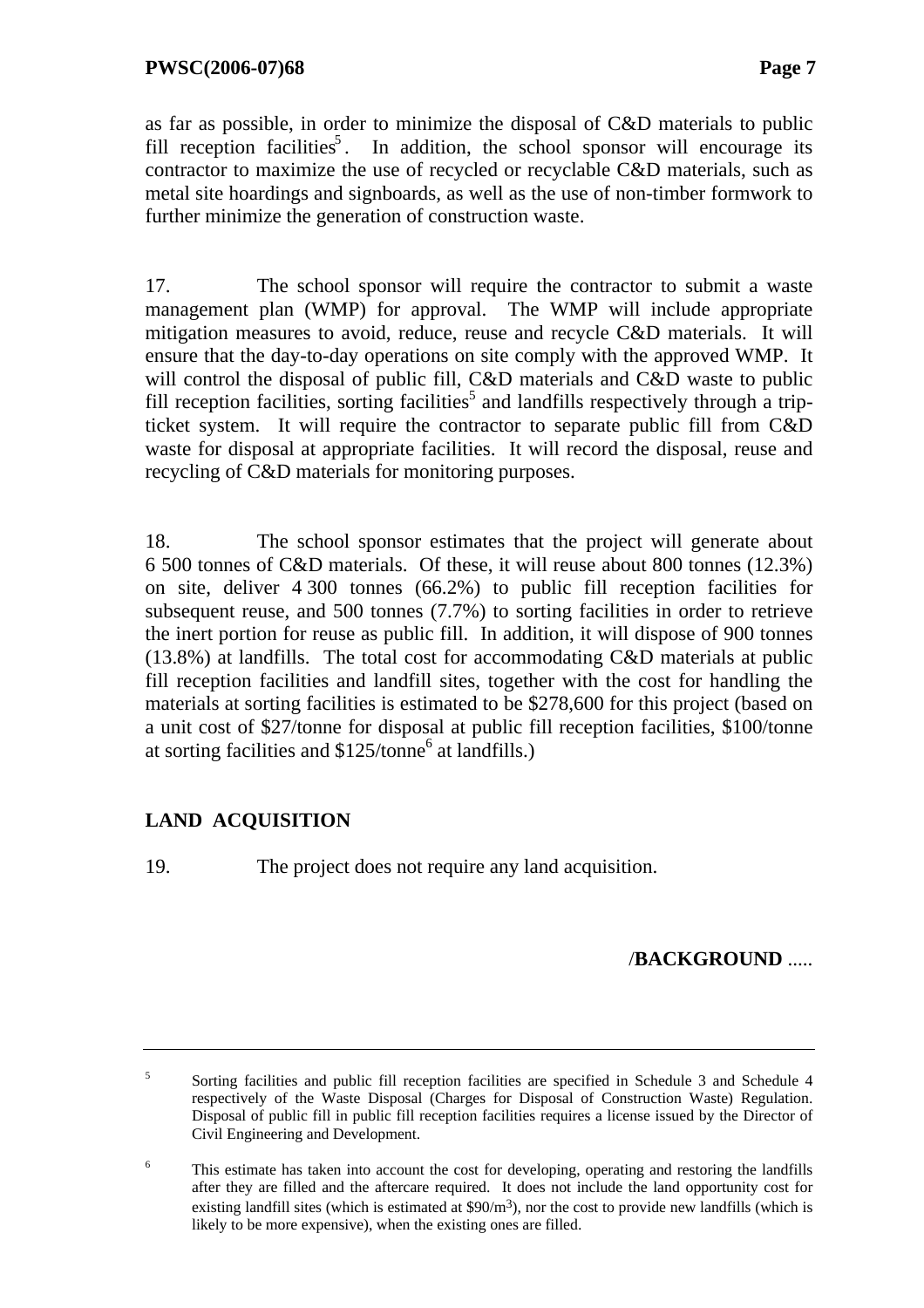### **BACKGROUND INFORMATION**

20. We upgraded **28EA** to Category B in October 2005. The school sponsor engaged consultants to carry out the detailed design and tender documentation in April 2006, topographical survey in August 2006 and ground investigation work in September 2006. We will charge the Government's contribution of \$3.6 million to block allocation **Subhead 8100QX** "Alterations, additions, repairs and improvements to education subvented buildings". The consultants have carried out these services except for the preparation of tender documents which are being finalised.

21. Part of the premises to which the School will be reprovisioned under **28EA** has been leased to a school sponsoring body for the operation of Caritas Lok Kan School. The lease term will end in August 2007. On 24 June 2005, the Finance Committee approved the upgrading of a Public Works Programme project, 101ET, at an estimated cost of \$73.9 million for the construction of a special school in Tin Shui Wai to reprovision Caritas Lok Kan School. The construction works was commenced in December 2005 for completion in July 2007.

22. The proposed construction works will involve the felling of three existing trees. All trees to be removed are not important trees<sup>7</sup>. The school sponsor will incorporate a planting proposal, including an estimated quantity of nine trees, as part of the contract.

23. The school estimates that the proposed works will create about 95 jobs (85 for labourers and another 10 for professional/technical staff) providing a total employment of 1 650 man-months.

--------------------------------------

Education and Manpower Bureau January 2007

7

 "Important trees" refer to trees in the Register of Old and Valuable Trees, and any other trees which meet one or more of the following criteria –

(a) trees of 100 years old or above;

- (b) trees of cultural, historical or memorable significance e.g. Fung Shui trees, trees as landmark of monastery or heritage monument, and trees in memory of important persons or event;
- (c) trees of precious or rare species;
- (d) trees of outstanding form (taking account of overall tree sizes, shape and any special features) e.g. trees with curtain like aerial roots, trees growing in unusual habitat; or
- (e) trees with trunk diameter equal or exceeding 1.0 metre (measured at 1.3 metre above ground level), or with height/canopy spread equal or exceeding 25m.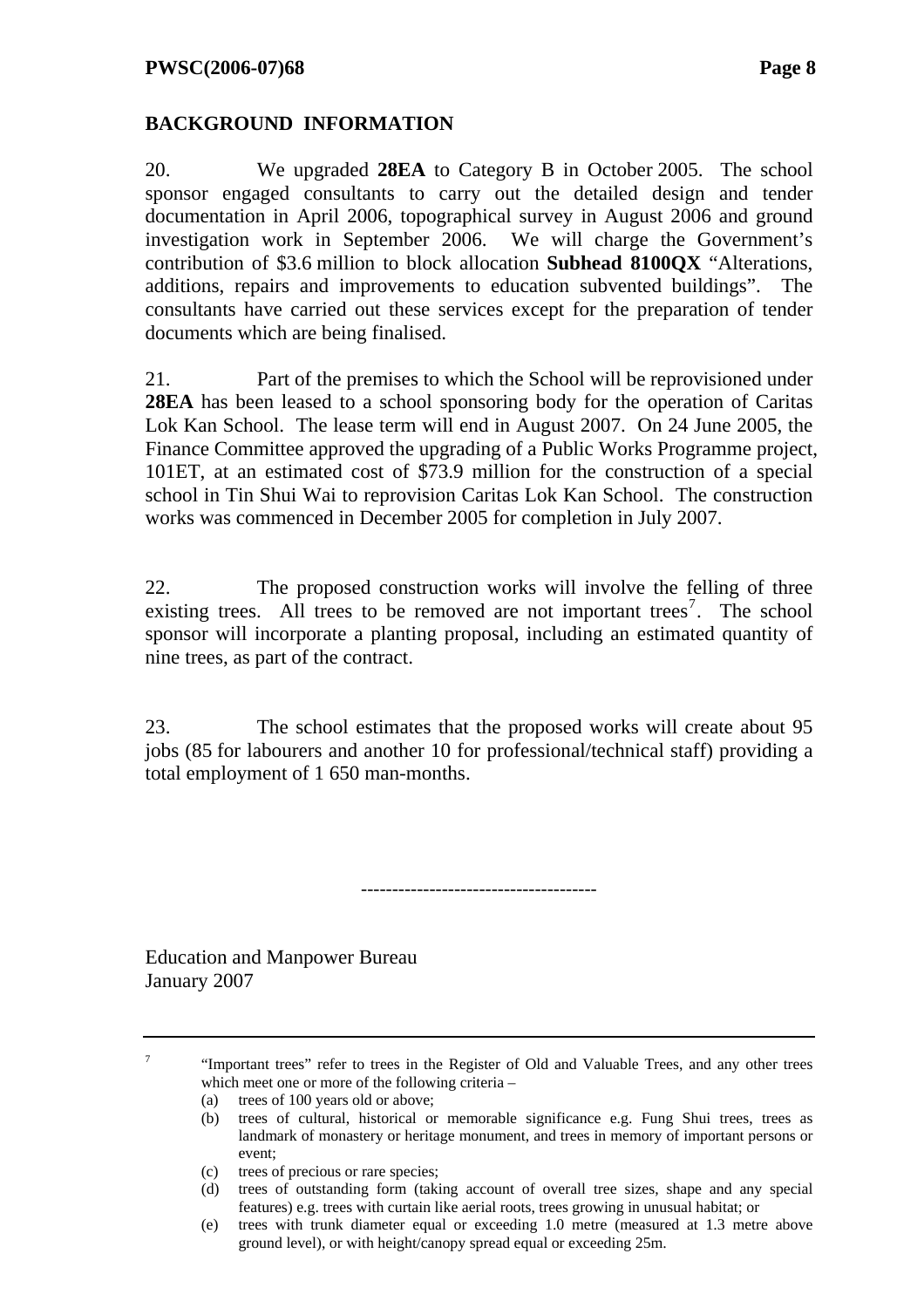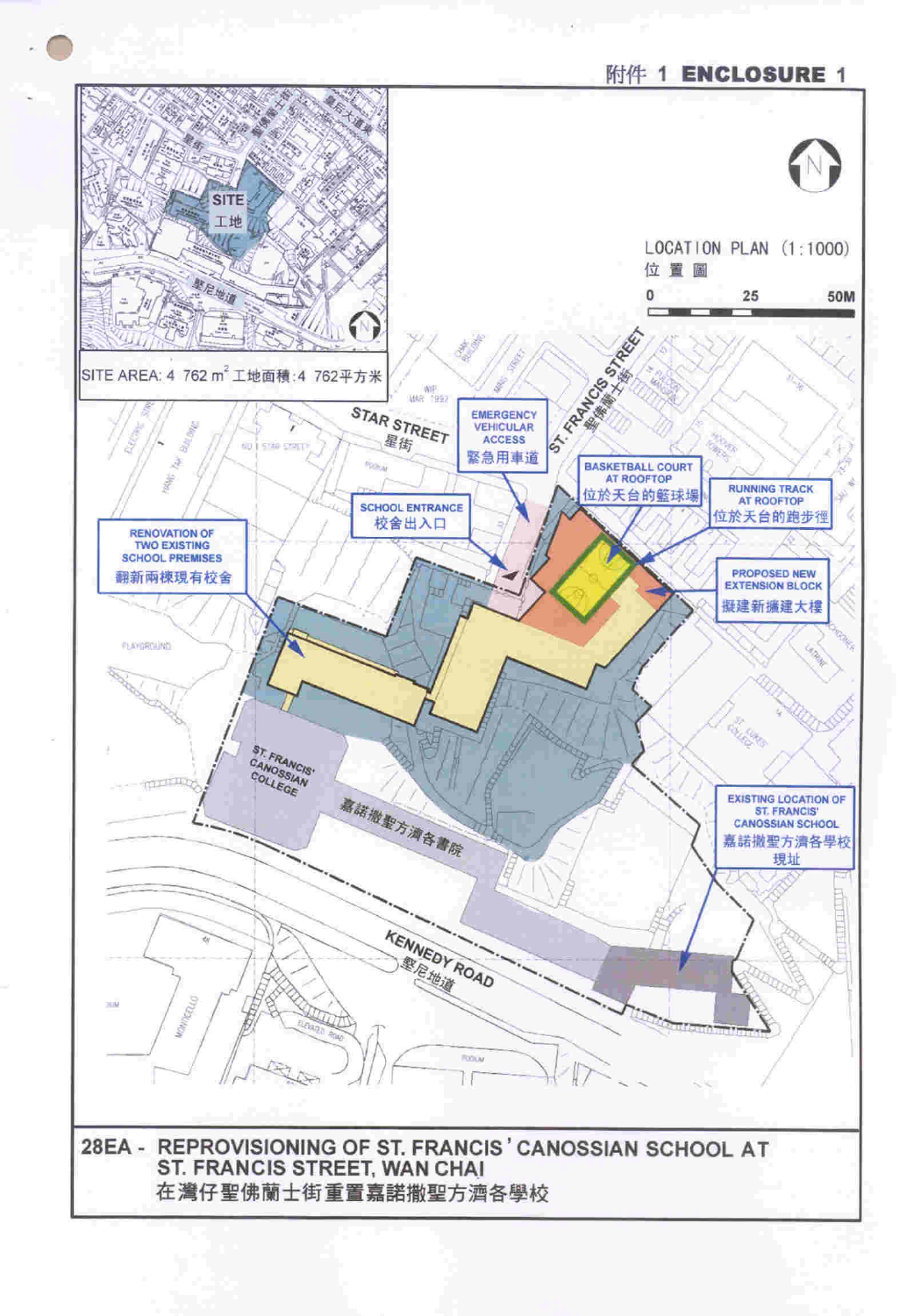28EA - REPROVISIONING OF ST. FRANCIS ' CANOSSIAN SCHOOL AT<br>ST. FRANCIS STREET, WAN CHAI 在灣仔聖佛蘭士街重置嘉諾撒聖方濟各學校

VIEW OF THE RENOVATED BLOCK FROM NORTH-WESTERN DIRECTION (ARTIST'S IMPRESSION)

從西北面望向翻新後校舍的構思圖

m

從西北面望向新擴建大樓的構思圖 VIEW OF THE NEW EXTENSION BLOCK FROM NORTH-WESTERN DIRECTION (ARTIST'S IMPRESSION)

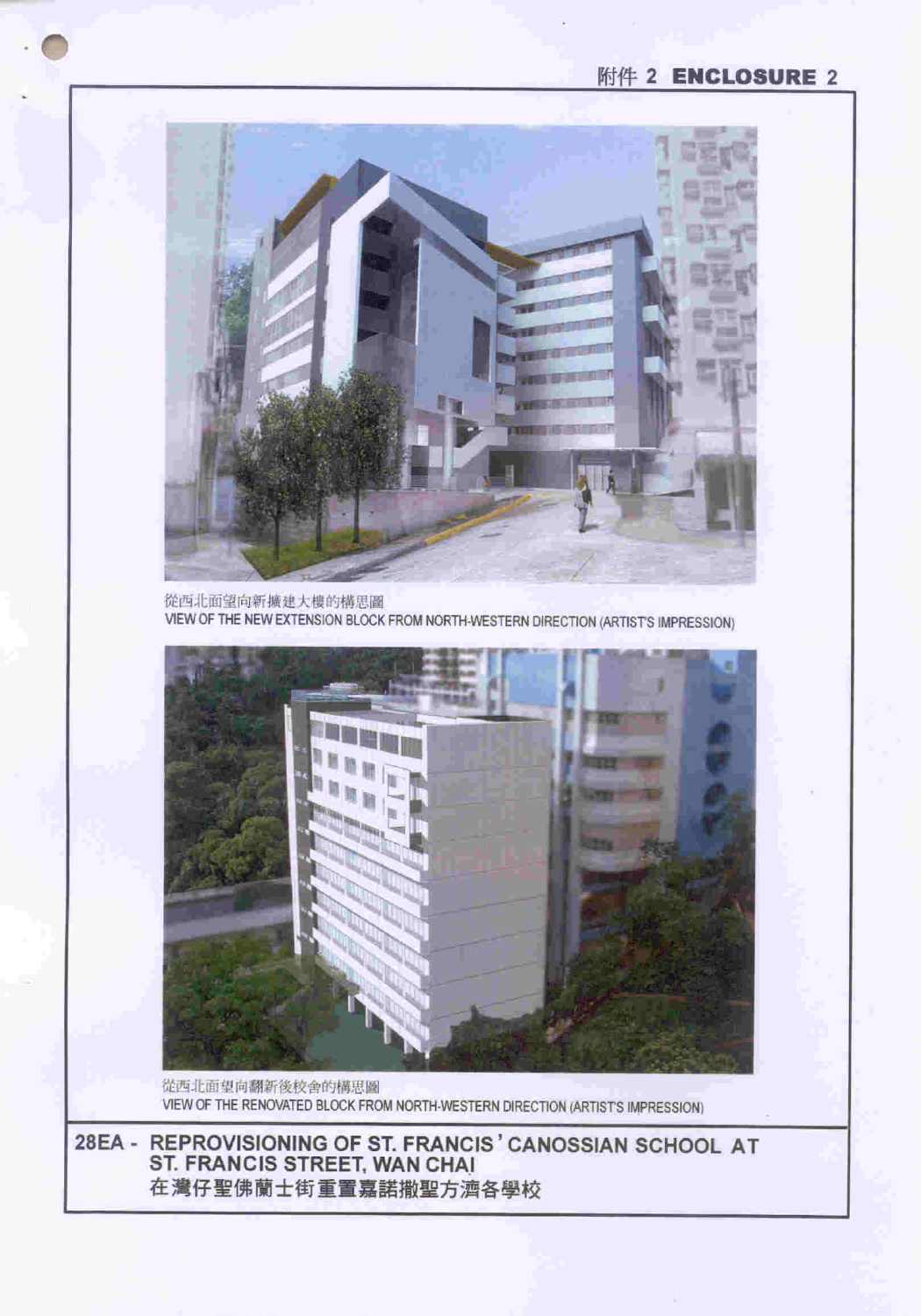### **28EA – Reprovisioning of St. Francis' Canossian School at St. Francis Street, Wan Chai**

#### **Breakdown of the estimate for consultants' fees**

|     |                                                |                           | <b>Estimated</b><br>man-<br>months | Average<br>MPS*<br>salary<br>point | <b>Multiplier</b><br>(Note 1) | <b>Estimated</b><br>fee<br>$$$ million) |
|-----|------------------------------------------------|---------------------------|------------------------------------|------------------------------------|-------------------------------|-----------------------------------------|
|     | (a) Consultants' staff cost                    |                           |                                    |                                    |                               |                                         |
| (i) | Contract<br>administration <sup>(Note 2)</sup> | Professional<br>Technical |                                    |                                    |                               | 1.1<br>0.5                              |
|     | (ii) Site supervision <sup>(Note 3)</sup>      | Technical                 | 41.6                               | 14                                 | 1.6                           | 1.2                                     |
|     |                                                |                           |                                    |                                    | Sub-total                     | 2.8                                     |
|     | (b) Out-of-pocket expenses $(N^{(Note 4)})$    |                           |                                    |                                    |                               |                                         |
|     | Lithography and other direct<br>expenses       |                           |                                    |                                    |                               | 0.4                                     |
|     |                                                |                           |                                    |                                    | Sub-total                     | 0.4                                     |
|     |                                                |                           |                                    |                                    | Total                         | 3.2                                     |

#### \* MPS = Master Pay Scale

#### **Notes**

- 1. A multiplier of 1.6 is applied to the average MPS point to estimate the cost of resident site staff supplied by the consultants. (As at 1 January 2006, MPS point  $14 = $18,010$  per month.)
- 2. The consultants' staff cost for contract administration is calculated in accordance with the existing consultancy agreement for the design and construction of **28EA**. The assignment will only be executed subject to Finance Committee's approval to upgrade **28EA** to Category A.
- 3. The consultant's staff cost for site supervision is based on the estimate prepared by the school sponsor. We will only know the actual man-months and actual costs for site supervision after completion of the works.

/4. .....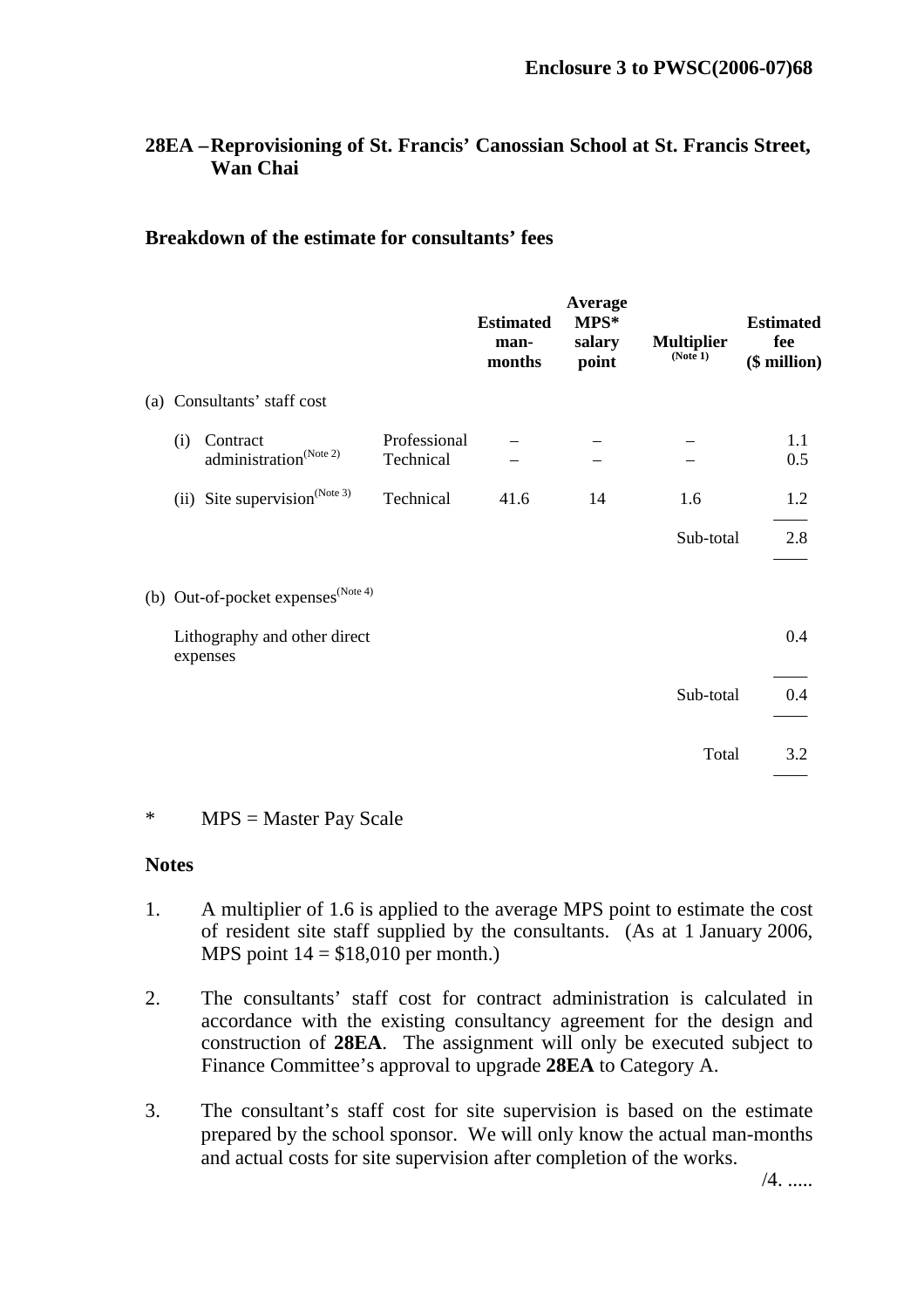4. Out-of-pocket expenses are the actual costs incurred. The consultants are not entitled to any additional payment for overheads or profit in respect of these items.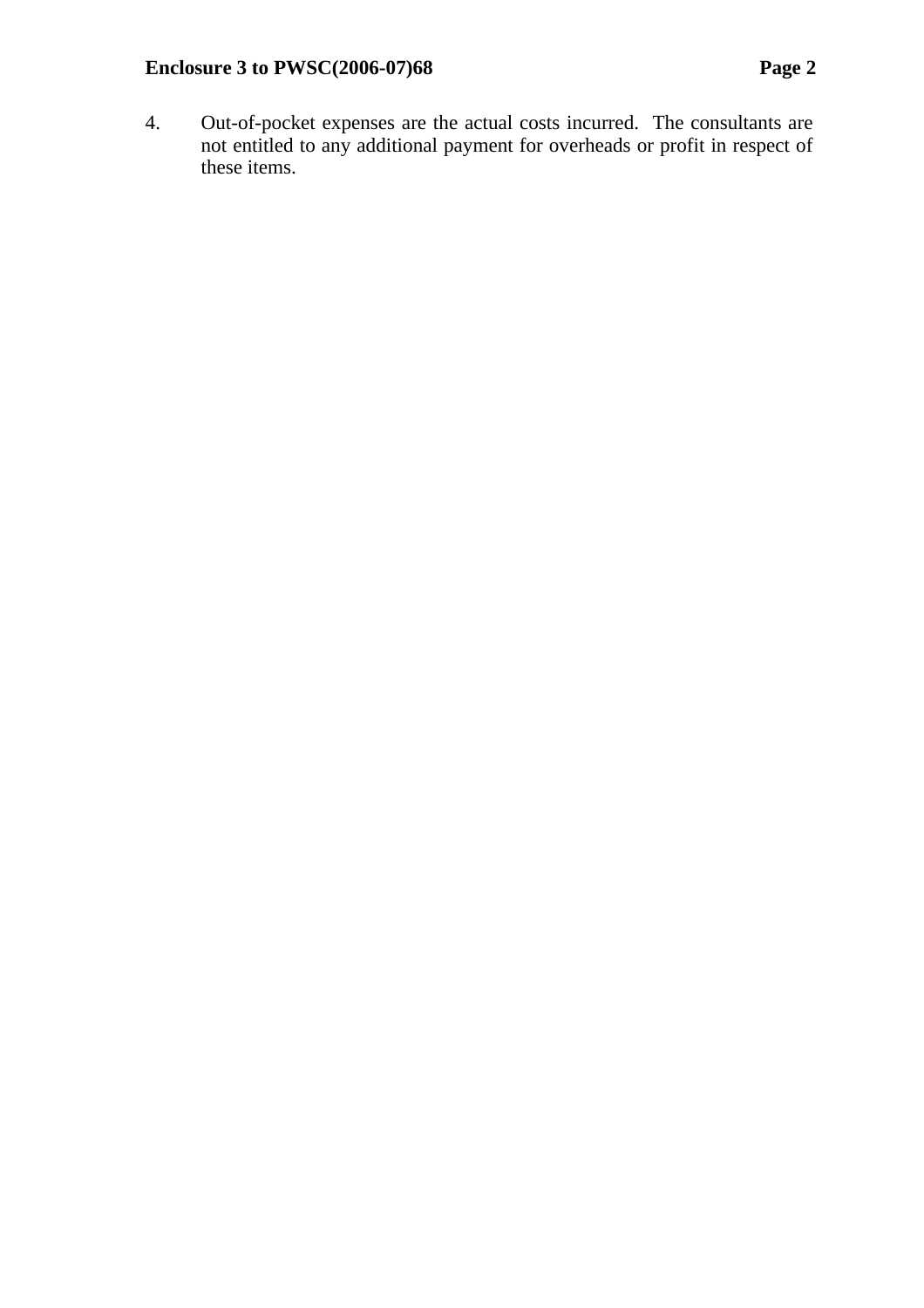### **A comparison of the reference cost of a 24-classroom primary school project with the estimated cost of 28EA**

## **\$ million (in Sept 2006 prices)**

|     |                                                     | <b>Reference</b><br>Cost* | <b>28EA</b>         |              |
|-----|-----------------------------------------------------|---------------------------|---------------------|--------------|
| (a) | Demolition                                          |                           | 2.7                 | (See Note A) |
| (b) | Slope improvement                                   |                           | 0.8                 | (See Note B) |
| (c) | Piling                                              | 8.3                       | 5.1                 | (See Note C) |
| (d) | <b>Building</b>                                     | 43.7                      | 46.9                | (See Note D) |
| (e) | <b>Building services</b>                            | 12.0                      | 16.2                | (See Note E) |
| (f) | Drainage                                            | 1.8                       | 1.8                 | (See Note F) |
| (g) | <b>External works</b>                               | 7.4                       | 7.5                 | (See Note F) |
| (h) | Furniture and equipment (F&E)                       |                           | 3.2                 | (See Note G) |
| (i) | Consultants' fees                                   |                           | 3.2                 | (See Note H) |
| (j) | Contingencies                                       | 7.3                       | 8.7                 |              |
|     | Total                                               | 80.5                      | 96.1                |              |
| (k) | Construction floor area (CFA)                       | 9 580 m <sup>2</sup>      | $10057 \text{ m}^2$ |              |
| (1) | Construction unit cost<br>$\{[(d)+(e)] \div (k)\}\$ | \$5,814/m <sup>2</sup>    | $$6,274/m^2$        |              |

**/\* Assumptions .....**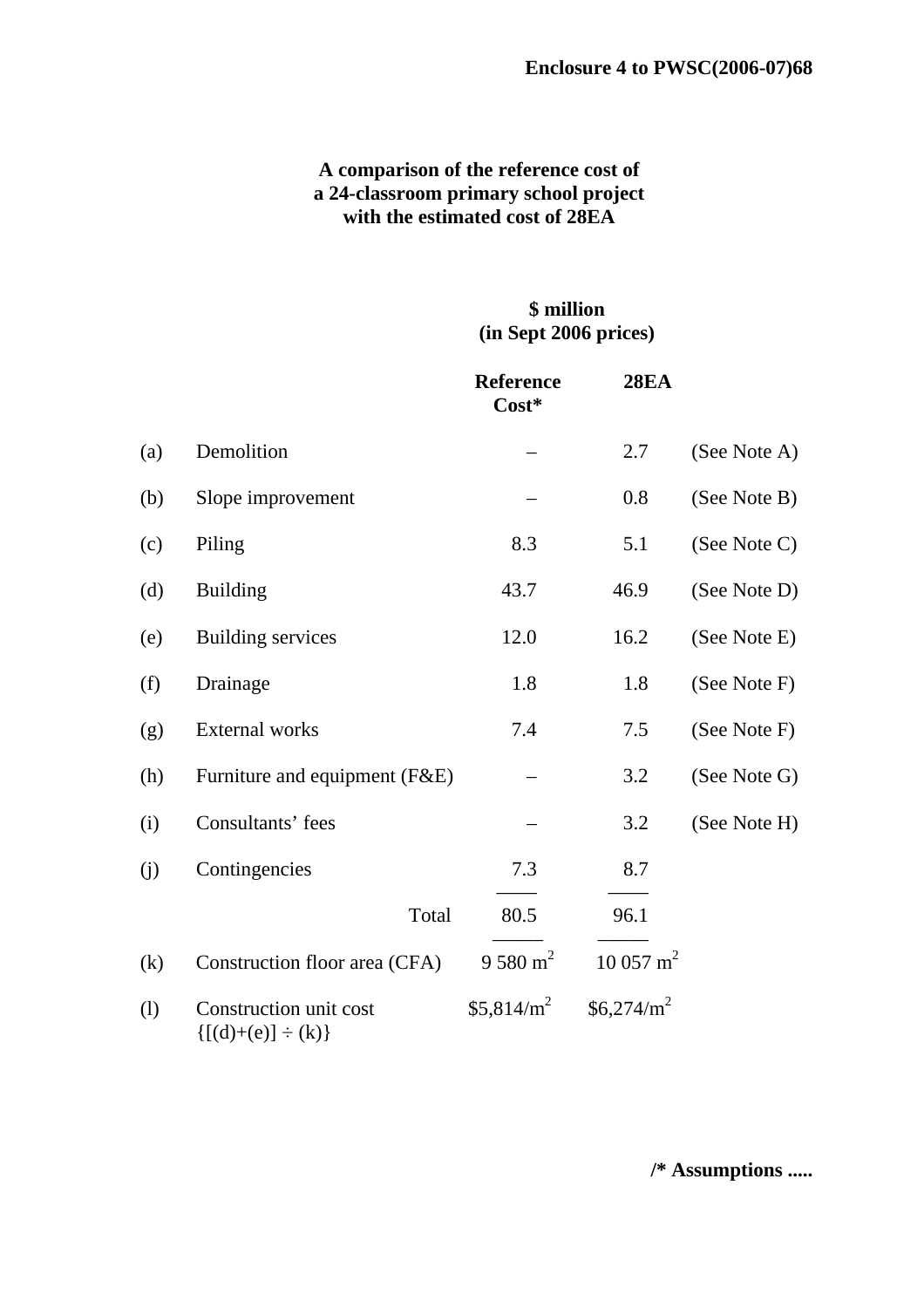#### **Enclosure 4 to PWSC(2006-07)68 Page 2**

#### \* **Assumptions for reference cost**

- 1. The estimation is based on the assumption that the school site is uncomplicated without unusual environmental restrictions. No allowance is reserved for specific environmental restrictions such as the revision of insulated window, air-conditioning and boundary walls to mitigate noise impacts on the school.
- 2. No site formation works/geotechnical works are required as they are normally carried out by other Government department under a separate engineering vote before handing over the project site for school construction.
- 3. Piling cost is based on the use of 105 steel H-piles at an average depth of 30 metres, assuming that percussive piling is permissible. It also includes costs for pile caps, strap beams and testing. No allowance is reserved for the effect of negative skin friction due to fill on reclaimed land.
- 4. Cost for drainage and external works is for a 24-classroom primary school site area of 4 700 square metres built on an average level site without complicated geotechnical conditions, utility diversions, etc. (i.e. a "greenfield" site).
- 5. No consultancy services are required.
- 6. F&E costs are excluded as they are usually borne by the sponsoring bodies of new schools.
- 7. The reference cost for comparison purpose is subject to review regularly. D Arch S will review, and revise if necessary, the reference cost which should be adopted for future projects.

### **Notes**

- A. Additional cost is required for demolition of staircase of the to-be-vacated school premises with lease term expiring in August 2007. The demolition of the staircase is to make way for connection to the new extension block.
- B. Slope improvement works to the existing slope features is required to stabilize the existing slopes within the site.